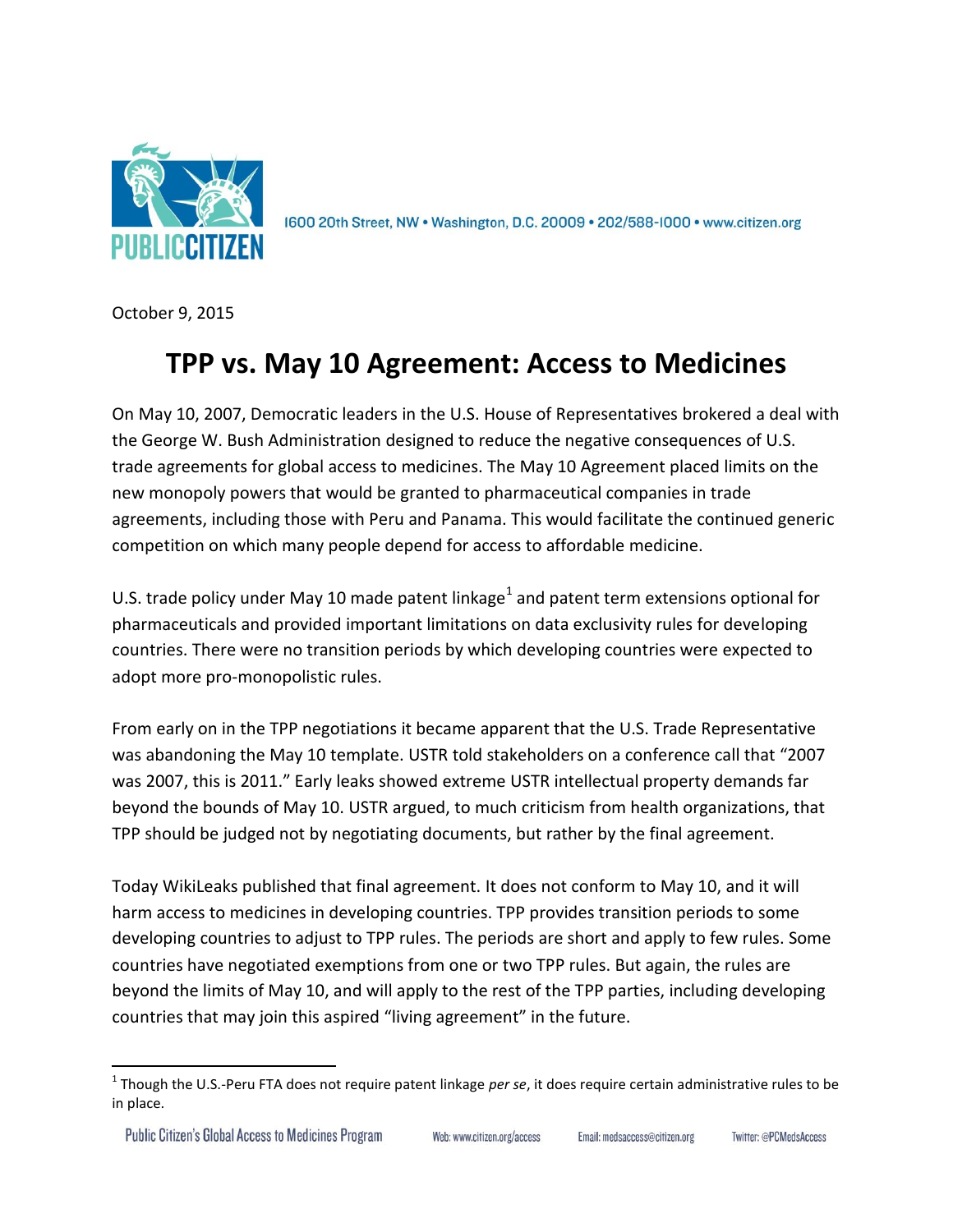## **Analysis: TPP Final Text vs. May 10**

**Exclusivity**: Marketing and data exclusivity rules delay generic drug registration for a specified period of time by limiting the ability of generics manufacturers and regulatory authorities to make use of an originator company's data.

- **May 10th standard**: Exclusivity normally runs for a five-year concurrent period, meaning that the clock runs on exclusivity from the date of first marketing in the United States or agreement territory. This expedites generic entry.
- **TPP rule**: Exclusivity runs for a minimum five years. Countries must choose between offering an extra three years exclusivity for new uses, forms and methods of administering products, or five years exclusivity for new combination products. Only Peru may run the exclusivity clock by the concurrent period measurement. Other countries must provide at least five years exclusivity from date of marketing approval in their country, which may be considerably later than the first marketing approval, including cases that are purely a result of the pharmaceutical company moving slow to register a product in a developing country. Biologics exclusivity includes USTR insistence that countries adopt "other measures" toward providing a market outcome comparable to (presumably) eight years. A TPP Commission shall review the biologics exclusivity period, under presumable industry pressure to lengthen it.
	- o Malaysia and Brunei will have an "access window," allowing them to foreclose marketing exclusivity if a company waits more than eighteen months to begin product registration.

**Patent Term Extensions**: Patent term adjustments (typically called extensions) significantly delay market entry of generic medicines and restrict access to affordable medicines. While they are allocated ostensibly for "delays" in regulatory review or patent prosecution, variance in review periods is a normal part of each system, and patent terms are not shortened when review proceeds more quickly than usual.

 **May 10th standard**: Patent extensions are optional. Countries may choose whether or not to make available patent term extensions for pharmaceuticals.